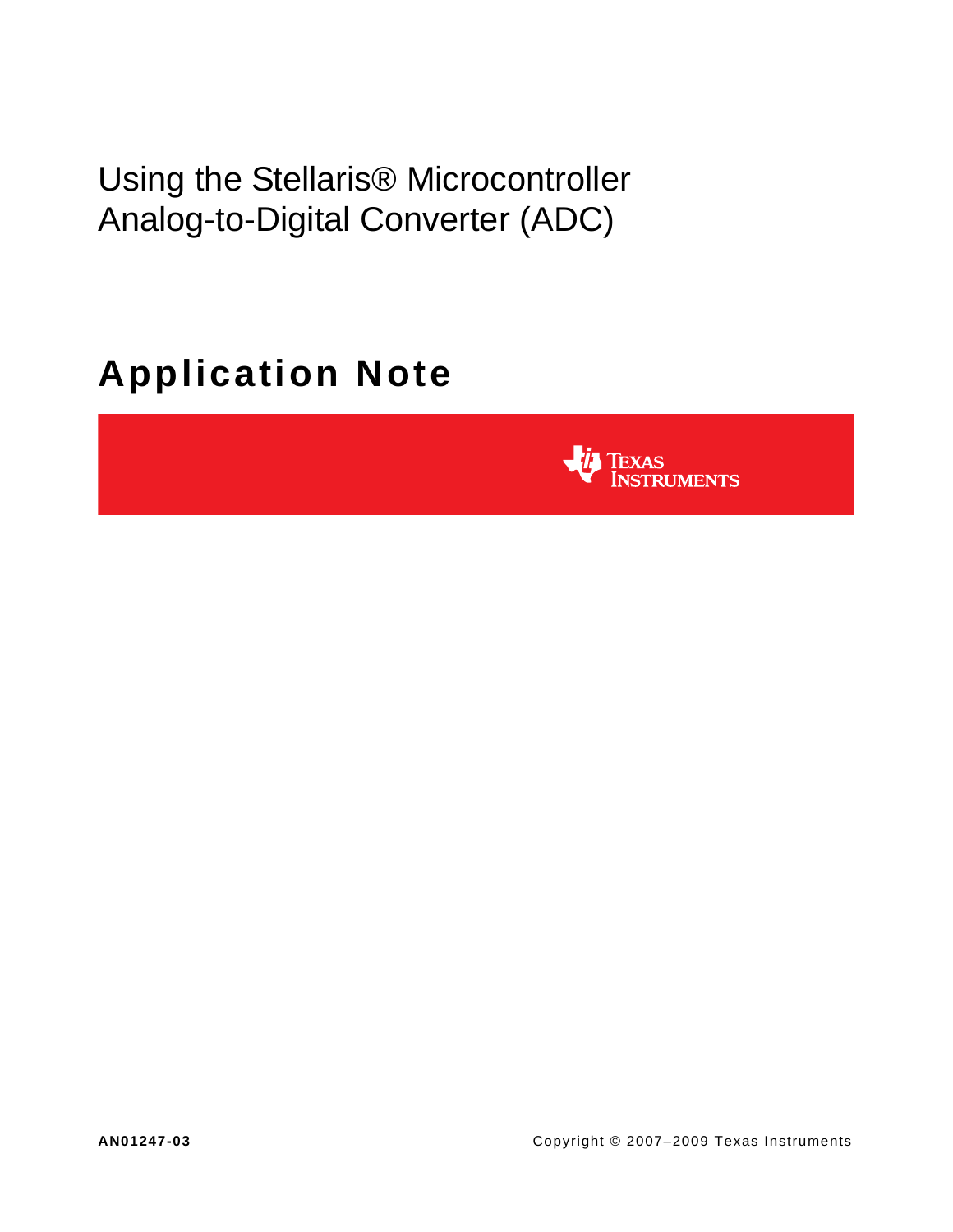# **Copyright**

Copyright © 2007-2009 Texas Instruments, Inc. All rights reserved. Stellaris and StellarisWare are registered trademarks of Texas Instruments. ARM and Thumb are registered trademarks, and Cortex is a trademark of ARM Limited. Other names and brands may be claimed as the property of others.

Texas Instruments 108 Wild Basin, Suite 350 Austin, TX 78746 Main: +1-512-279-8800 Fax: +1-512-279-8879 http://www.luminarymicro.com



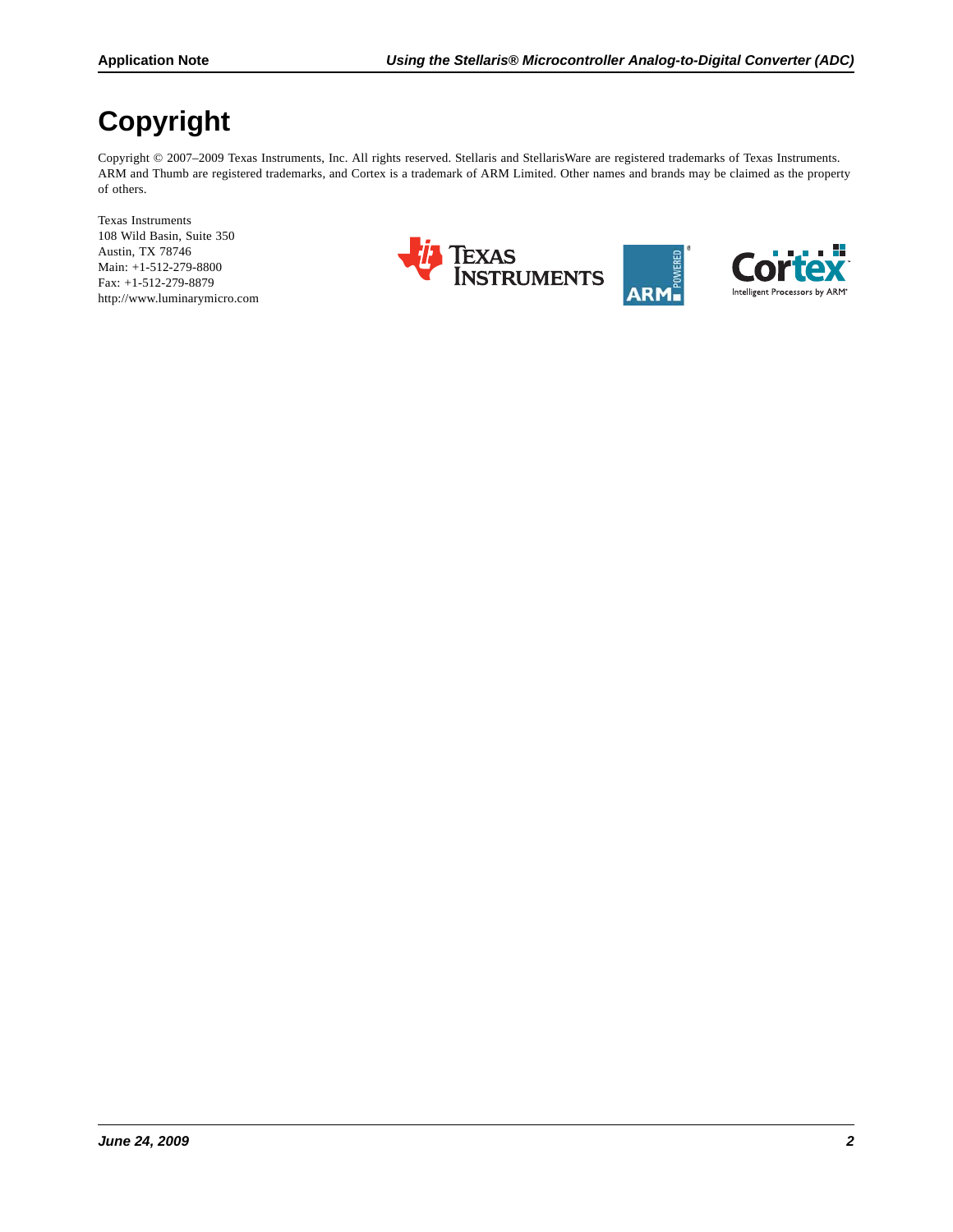# **Table of Contents**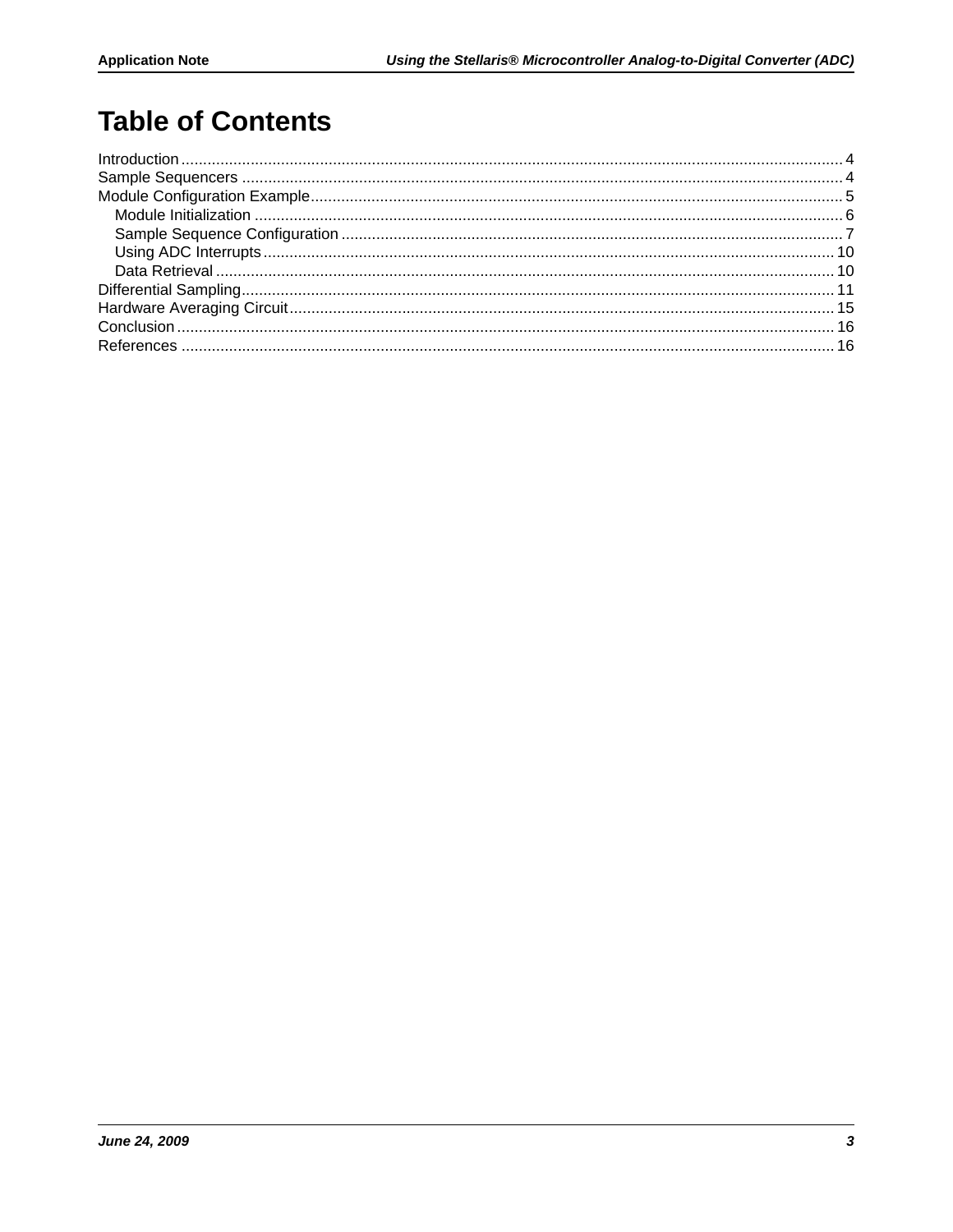# <span id="page-3-0"></span>**Introduction**

Stellaris® microcontrollers that are equipped with an analog-to-digital converter (ADC), use an innovative sequence-based sampling architecture designed to be extremely flexible, yet easy to use. This application note describes the sampling architecture of the ADC. Since programmers can configure Stellaris microcontrollers either through the powerful Stellaris Family Driver Library or through direct writes to the device's control registers, this application note describes both methods. The information presented in this document is intended to complement the ADC chapter of the device datasheet, and assumes the reader has a basic understanding of how ADCs function.

# <span id="page-3-1"></span>**Sample Sequencers**

Most analog-to-digital converter implementations in 8-,16-, and 32-bit microcontrollers require processor intervention to configure each conversion when the analog input/channel is changed. Stellaris' sequence-based architecture gives software the ability to enable up to four separate sample sequences (encompassing all of the analog input channels) with a single series of configuration writes.

The ADC module has a total of four sample sequencers that allow sampling of 1, 4 (there are two 4-beat sequencers), or 8 analog sources with a single-trigger event (see [Figure 1](#page-3-2)). Each sample sequencer has its own set of configuration registers making it completely independent from the other sequencers. All steps in a sample sequence are configurable, allowing software to select the analog input channel (including the temperature sensor), single-ended or differential mode sampling, and whether or not to generate an interrupt after the step completes. The sample sequences also have configurable priority to handle cases where multiple sequences are triggered by the same trigger source or trigger simultaneously.



## <span id="page-3-2"></span>**Figure 1. Sample Sequencer Structure**

A sample sequence can be triggered by various sources, including the processor, timers, analog comparators, PWM unit or GPIO. For situations where multiple sequences have the same trigger source or are triggered simultaneously, the ADC arbitrates execution order based on the configured sequence priorities. When a sample sequence is triggered, it begins sampling at the programmed sampling rate (250K, 500K, or 1M samples/second, depending on the device), iterating through the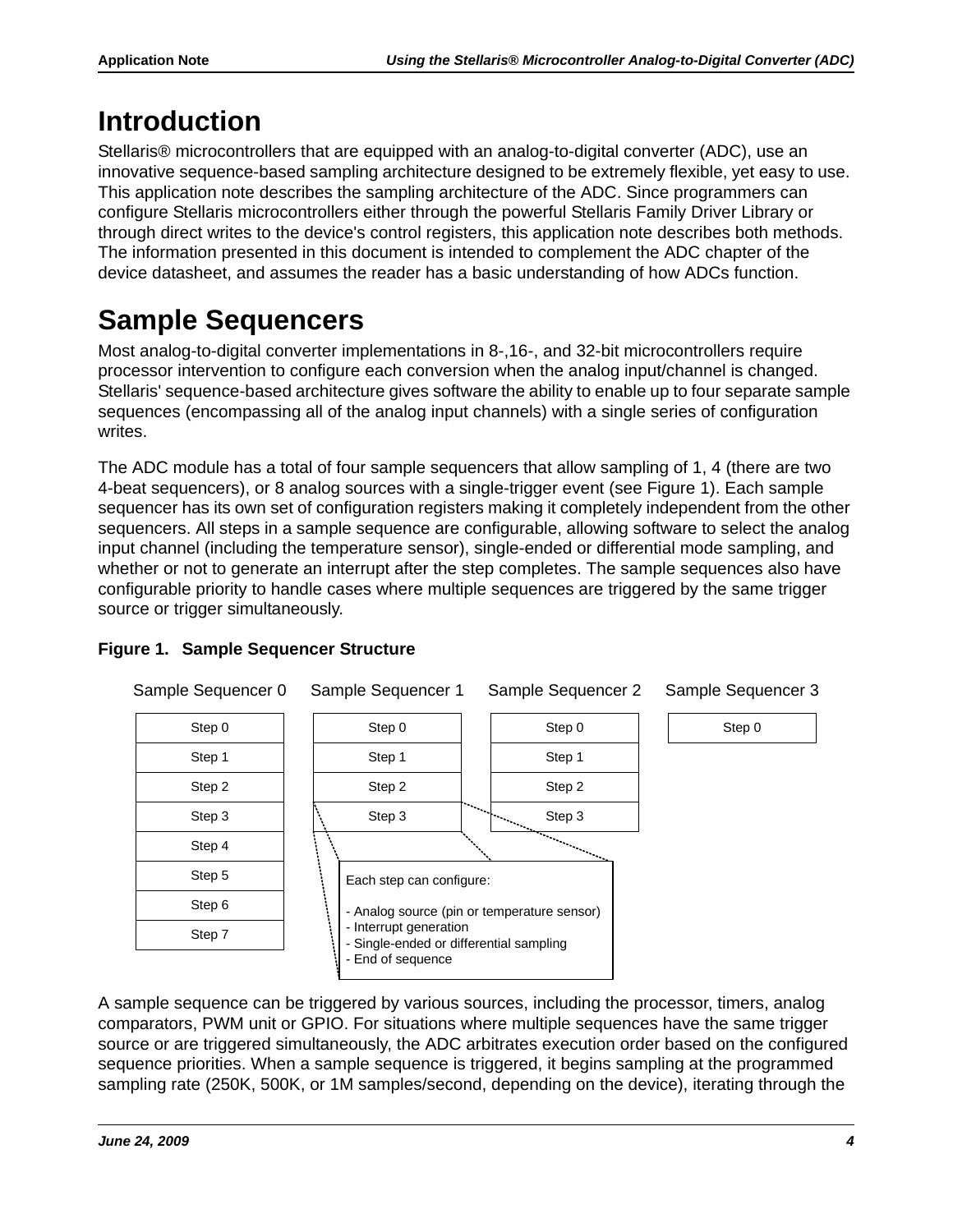steps of the sequence. Sampling continues until a step has its END bit set, indicating the end of the sequence. The END bit can be set for any step in the sequence, meaning a given sample sequence is not required to collect its maximum number of samples. When the sample sequence completes, the conversion results are stored in the sample sequence FIFO, and can be retrieved by the processor.

# <span id="page-4-0"></span>**Module Configuration Example**

To demonstrate the steps required to configure the ADC, consider the example shown in [Figure 2.](#page-4-1) There are a total of three sensors being monitored, in addition to the on-chip temperature sensor. Since three analog inputs are used, this example assumes the specific Stellaris device has at least three analog inputs. Each sample sequence has its own FIFO with the number of slots equivalent to the size of the sequencer.



## <span id="page-4-1"></span>**Figure 2. Example System Configuration**

Notice how the analog inputs are mapped to the individual steps in the sample sequencer. Since there are three sensor inputs to monitor, one of the four step sequencers (in this case, sample sequence 1) is used. The temperature sensor is sampled using sample sequence 3 since it requires only one step and has a separate trigger source. If the temperature sensor was configured to have a timer trigger, it could be placed in the unused step of sequence 1.

**Note:** All code examples in the following sections show both direct register writes/reads and API calls to the Stellaris® Peripheral Driver Library. If attempting to reproduce the direct register access examples, the appropriate IC header file, for example "lm3s811.h" for an LM3S811 part, must be included. These header files, one for each member of the Stellaris family, can be found in the StellarisWare/inc directory in the installed software tree. To make use of the Stellaris Peripheral Driver Library instead of direct register access, header files hw\_types.h, hw memmap.h, and adc.h are required. These can be found in the StellarisWare and StellarisWare/DriverLib directories.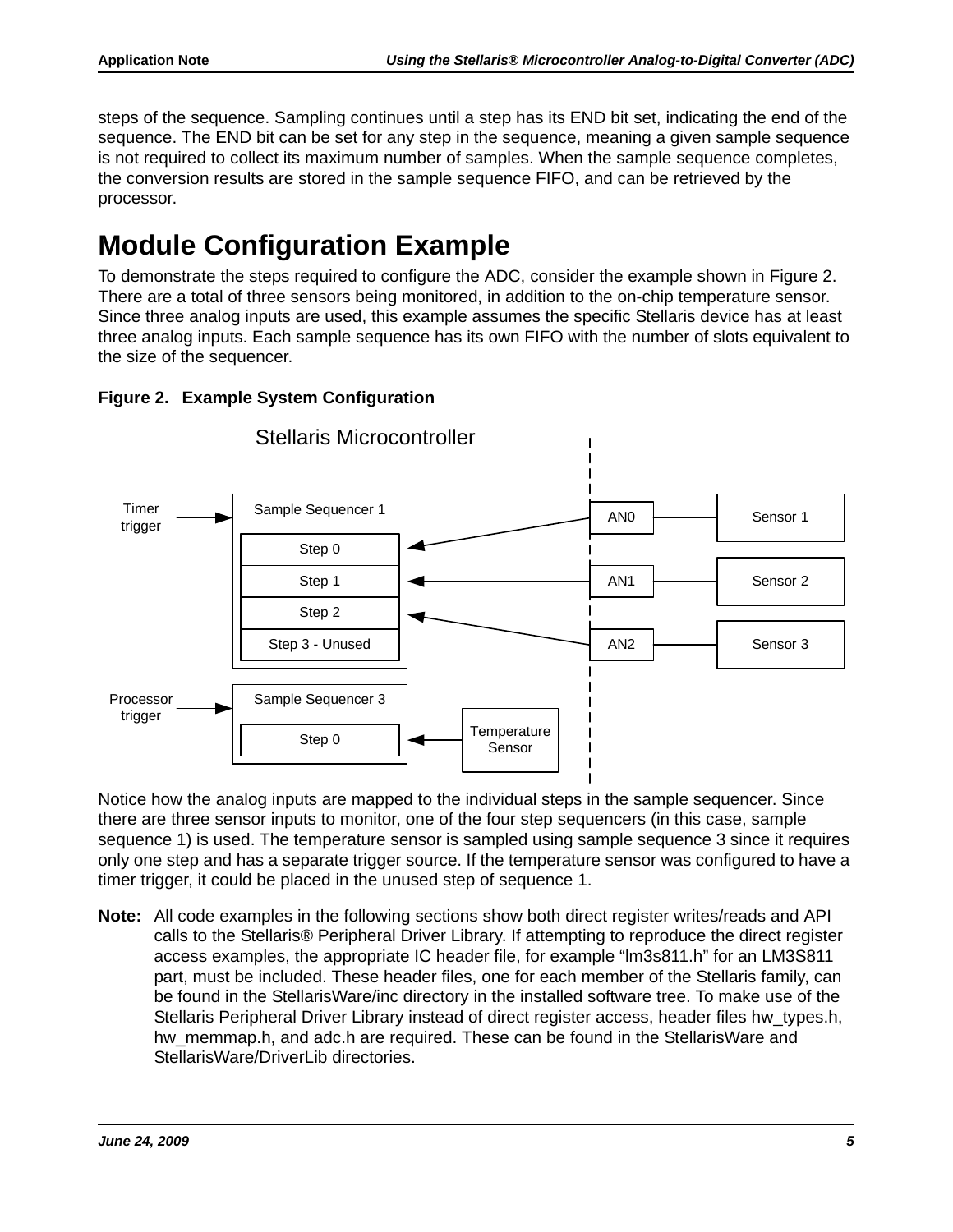## <span id="page-5-0"></span>**Module Initialization**

Out of reset, all peripheral clocks are disabled to reduce power consumption and must be enabled for each peripheral module. Enabling a peripheral's clock is a simple task, requiring a write to one of the **Run-Mode Clock Gating Control (RCGCx)** registers in the System Control module. To enable the clock to the ADC, write a '1' to bit 16 (the ADC bit) of the **RCGC0** register (address 0x400FE100).

#### **Table 1. Enabling the ADC Clock**

| <b>Using Direct Register Write</b>                                                                            |  |  |  |
|---------------------------------------------------------------------------------------------------------------|--|--|--|
| Enable the clock to the ADC module<br>System Control RCGC0 register<br>SYSCTL RCGCO R $ $ = SYSCTL RCGCO ADC; |  |  |  |
| <b>Using DriverLib</b>                                                                                        |  |  |  |
| Enable the clock to the ADC module<br>SysCtlPeripheralEnable(SYSCTL PERIPH ADC);                              |  |  |  |

Another aspect of the ADC that must be configured by the programmer is the sample rate. The default sample rate following a reset is 125K samples/second. Depending on the device, the ADC sample rate can be set to 250K, 500K, or 1M samples/second by writing bits 8-11 of the **Run-Mode Clock Gating Control 0 (RCGC0)** register. [Table 2](#page-5-1) shows the valid data range for the bit field and the available sample rates. You cannot set the sample rate higher than the maximum rate for the device. If software attempts to configure the ADC to a sample rate that is not supported by the device, the device remains at either the default value or the most-recently programmed value. [Table 2](#page-5-1) shows how to configure the ADC to sample at 500K samples/second.

#### <span id="page-5-1"></span>**Table 2. Setting the ADC Sample Rate**

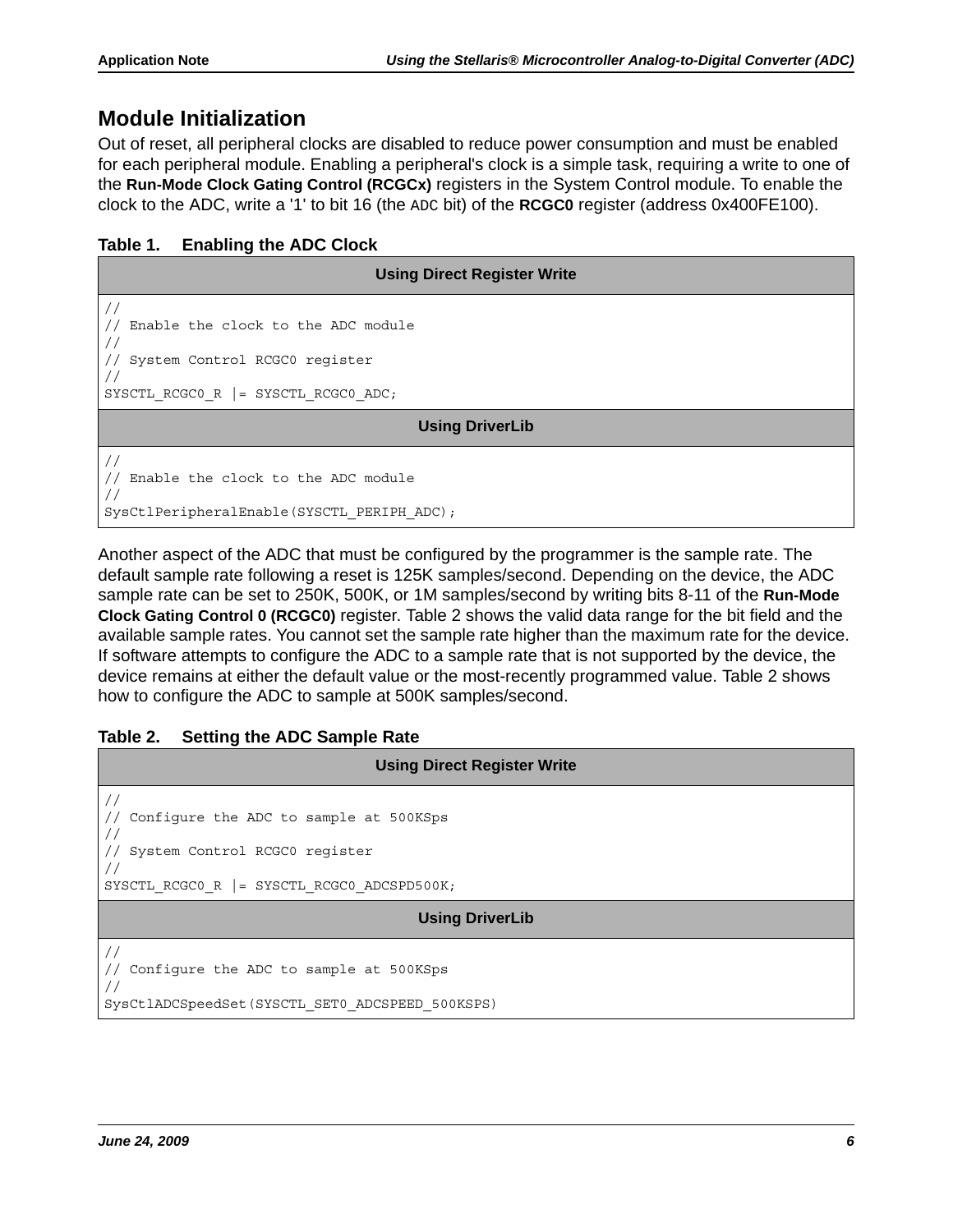| Value | <b>Sample Rate</b>  | Value | <b>Sample Rate</b>  |
|-------|---------------------|-------|---------------------|
| 0x0   | 125K samples/second | 0x2   | 500K samples/second |
| 0x1   | 250K samples/second | 0x3   | 1M samples/second   |

## <span id="page-6-0"></span>**Sample Sequence Configuration**

Before changing configuration parameters in the ADC, it is a good practice to disable the targeted sample sequence. Disabling a sample sequence allows for safe modification of the configuration parameters without inadvertent triggers. To disable one or more sequences, set the corresponding bits in the **ADC Active Sample Sequencer (ADCACTSS)** register to '0'. For this example, sequences 1 and 3 should be disabled.

#### **Table 3. Disabling the Sample Sequences**

| <b>Using Direct Register Write</b>                                                                                                                                                           |  |  |  |
|----------------------------------------------------------------------------------------------------------------------------------------------------------------------------------------------|--|--|--|
| $\frac{1}{2}$<br>// Disable sample sequences 1 and 3<br>$\frac{1}{2}$<br>// ADC Active Sample Sequencer register<br>$\frac{1}{2}$<br>ADC ACTSS R $\&=$ ~(ADC ACTSS ASEN1   ADC ACTSS ASEN3); |  |  |  |
| <b>Using DriverLib</b>                                                                                                                                                                       |  |  |  |
| $\frac{1}{2}$<br>// Disable sample sequences 1 and 3<br>$\frac{1}{2}$<br>ADCSequenceDisable(ADC BASE, 1);<br>ADCSequenceDisable(ADC BASE, 3);                                                |  |  |  |

With the sequences disabled, it is now safe to load the new configuration parameters. Configure the priority of the sample sequences first. In a situation where multiple ADC triggers are active simultaneously, or multiple sequences are triggered by the same source, the ADC control logic has to decide which sample sequence runs first. Out of reset, the sample sequences are prioritized based on their number, meaning sequence 0 has the highest priority and sequence 3 has the lowest priority (the register bit fields range from 0-3, with 0 being the highest priority and 3 being the lowest). This example does not have a particular priority requirement, so sequence 3 is configured to have the highest priority.

In addition to the priority, the ADC trigger sources must be configured. The ADC offers a wide variety of trigger sources including the processor, analog comparators (if available), GPIO, PWM, and timers, but this example requires sequence 1 to have a timer trigger, and sequence 3 to have a processor trigger.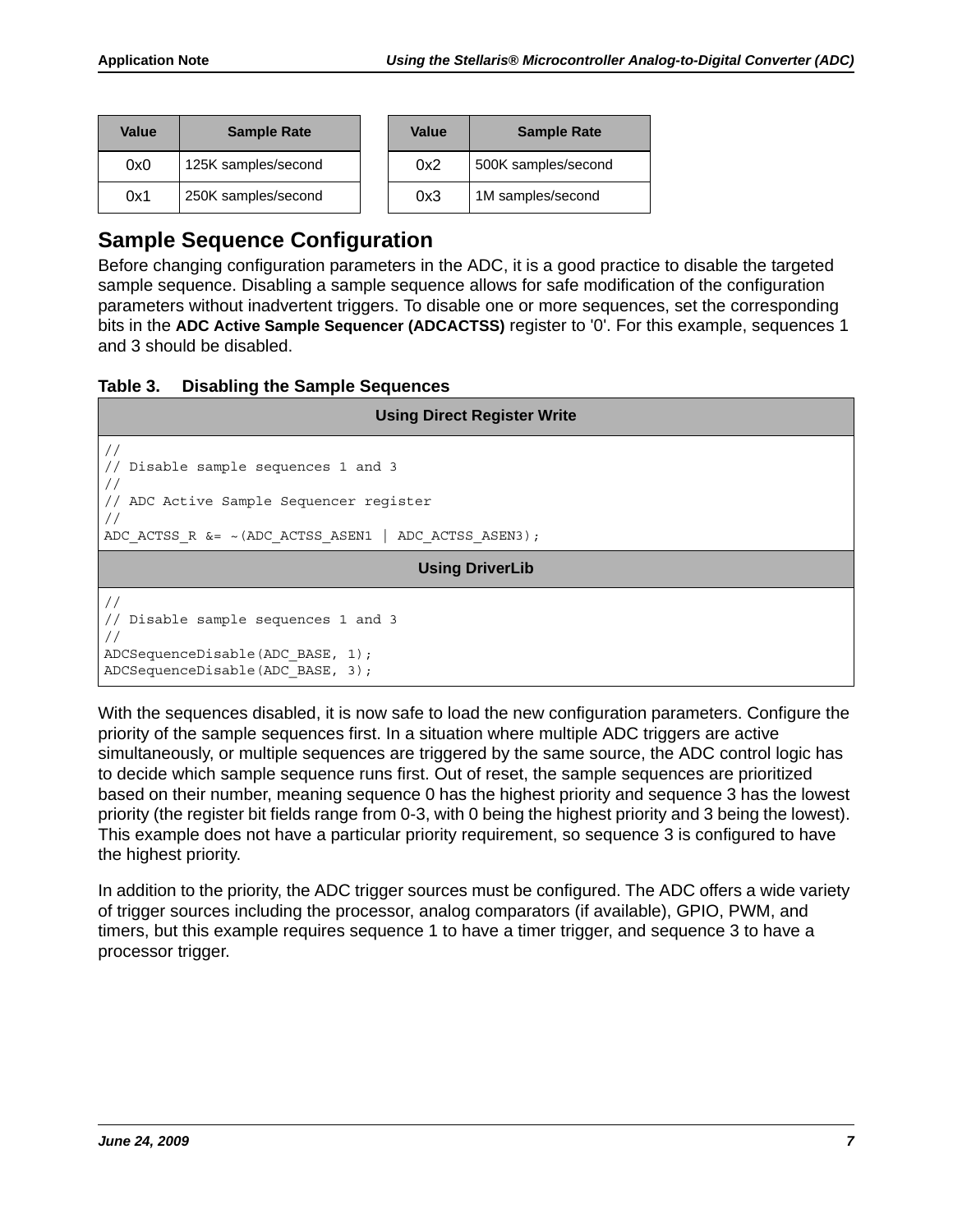#### **Table 4. Configuring the Sequence Priority and Trigger**

#### **Using Direct Register Write**

```
//
// Configure sequence priority: order (highest to lowest)= 3, 1, 0, 2
//
// ADC Sample Sequencer Priority register
//
ADC SSPRI R = (ADC SSPRI SS3_1ST | ADC SSPRI SS1_2ND |
                ADC_SSPRI_SS0_3RD | ADC_SSPRI_SS2_4TH);
//
// Set up sequence triggers: sequence 1 = timer (encoding 0x5), 
// sequence 3 = Processor (encoding 0x0)
//
// ADC Event Multiplexer Select register
//
ADC_EMUX_R = (ADC_EMUX_EM1_TIMER | ADC_EMUX_EM3_PROCESSOR);
```
#### **Using DriverLib**

```
//
// Configure sample sequence 1: timer trigger, priority = 1
//
ADCSequenceConfigure(ADC_BASE, 1, ADC_TRIGGER_TIMER, 1);
//
// Configure sample sequence 3: processor trigger, priority = 0
//
ADCSequenceConfigure(ADC_BASE, 3, ADC_TRIGGER_PROCESSOR, 0);
```
The next step in the configuration process is setting up the sequence steps. There are two registers that are responsible for the individual steps of the sample sequence: the **ADC Sample Sequence Input Multiplexer Select (ADCSSMUX)** and **ADC Sample Sequence Control (ADCSSCTL)** registers.

The **ADCSSMUX** register allows software to select the analog input source for each step in the sequence, and a step can select any one of the analog inputs. If a sequence step is sampling the internal temperature sensor, the corresponding value in the **ADCSSMUX** register is ignored by the hardware.

Control information such as sampling mode (single-ended or differential), temperature sensor sampling, interrupts, and end-of-sequence is stored in the **ADCSSCTL** register. Each step in a sample sequence has its own 4-bit nibble, allowing software to set any of the aforementioned configuration options. The first step in the sequence occupies the least significant nibble in the register, and so on. It is software's responsibility to set the END bit for the last step of a sequence. If the END bit is not set for a sequence, unpredictable behavior can occur.

[Figure 3](#page-8-0) shows the layout of the configuration nibble. The "n" next to each field is associated with the step number; for step 3, n is 3.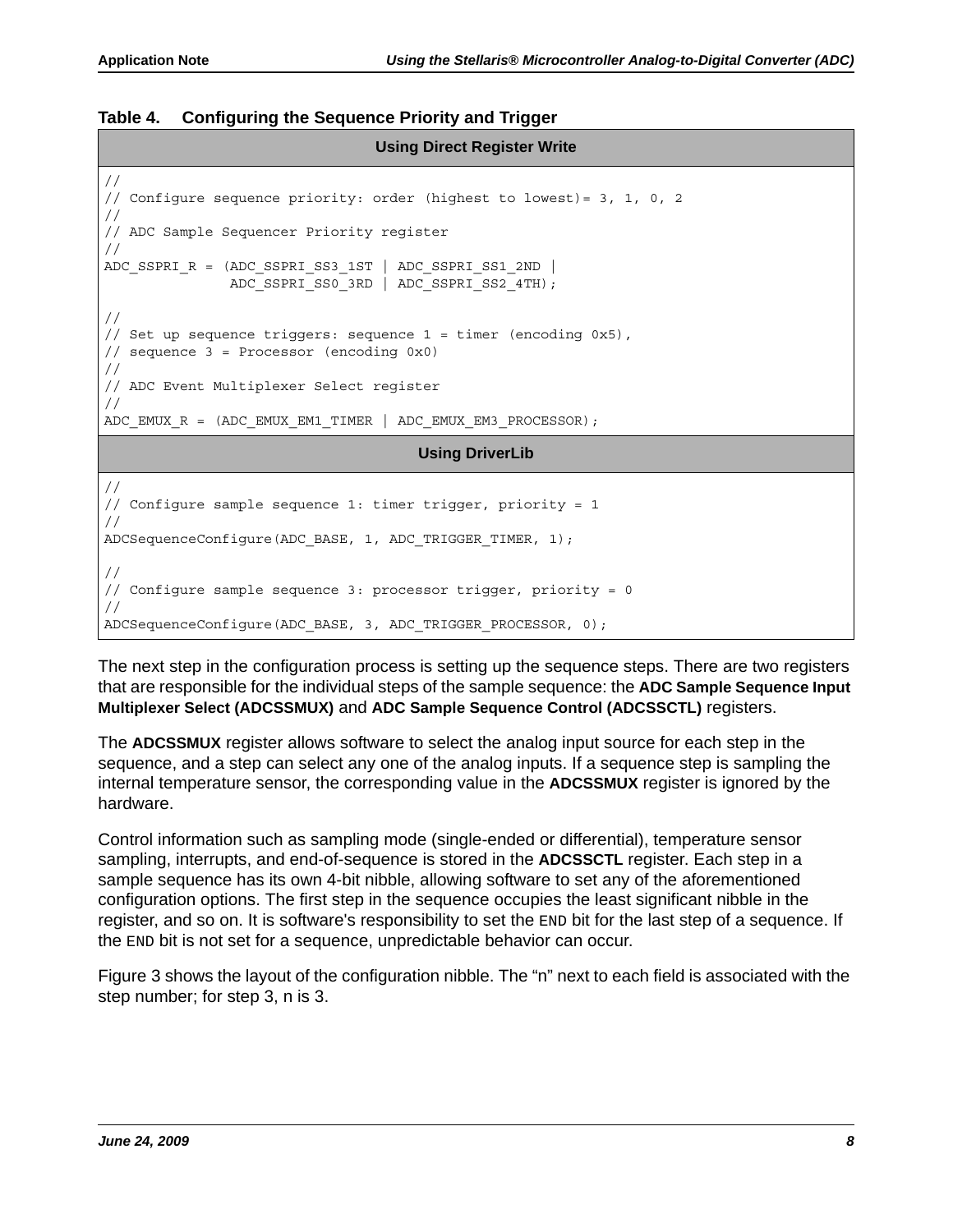#### <span id="page-8-0"></span>**Figure 3. Sequence Step Configuration Nibble**



#### <span id="page-8-1"></span>**Table 5. Configuring the Sequence Steps**

```
Using Direct Register Write
//
// Configure sample sequence 1 input multiplexer:
//
// - Step 0: Analog Input 0
// - Step 1: Analog Input 1
// - Step 2: Analog Input 2
//
// ADC Sample Sequence Input Multiplexer Select 1 register
//
ADC SSMUX1 R = ((0 \lt k ADC SSMUX1 MUX0 S) )(1 \lt k \text{ADC SSMUX1 MUX1 S})(2 \lt k \text{ADC SSMUX1 MUX2 S}));//
// Configure sample sequence 1 control 
//
// - Step 0: Single-ended, No temp sensor, No interrupt
// - Step 1: Single-ended, No temp sensor, No interrupt
// - Step 2: Single-ended, No temp sensor, Interrupt, End of sequence
//
// ADC Sample Sequence Control 1 register
//
ADC_SSCTL1_R = (ADC\_SSCTL1\_END2 | ADC\_SSCTL1_IE2);//
// Configure sample sequence 3 input multiplexer - not necessary since
// sequence 3 samples the temperature sensor
//
//
// Configure sample sequence 3 control 
//
// - Step 1: Single-ended, temp sensor, no interrupt, end of sequence
//
// ADC Sample Sequence Control 1 register
//
ADC_SSCTL3_R = (ADC_SSCTL3_TS0 | ADC_SSCTL3_END0);
```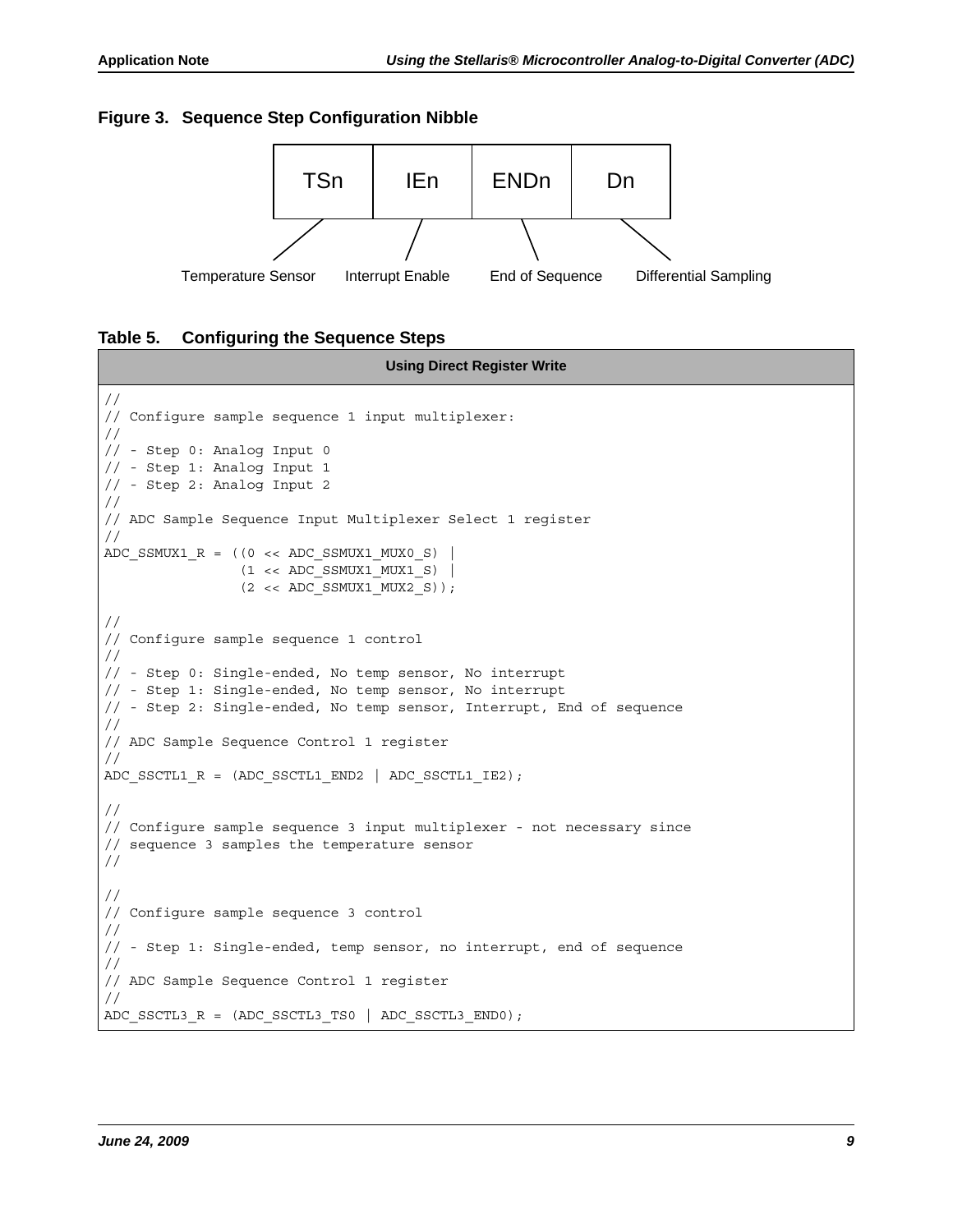#### **Using DriverLib**

```
//
// Configure sample sequence 3 steps 0, 1 and 2
//
ADCSequenceStepConfigure(ADC_BASE, 1, 0, ADC_CTL_CH0);
ADCSequenceStepConfigure(ADC_BASE, 1, 1, ADC_CTL_CH1);
ADCSequenceStepConfigure(ADC_BASE, 1, 2, ADC_CTL_CH2 | ADC_CTL_IE | ADC_CTL_END)
//
// Configure sample sequence 3 step 0
//
ADCSequenceStepConfigure(ADC_BASE, 3, 0, ADC_CTL_TS | ADC_CTL_END);
```
## <span id="page-9-0"></span>**Using ADC Interrupts**

Stellaris' sequence-based architecture offers a vast amount of interrupt programming flexibility. All steps of a sample sequence have the capability to trigger an interrupt, allowing software to set indicators at any point in a sample sequence.

To enable interrupts, software must set the MASK bit for the sample sequence that requires the interrupt. For example, if sample sequence 1 is configured to trigger an interrupt, the MASK1 bit of the **ADC Interrupt Mask (ADCIM)** register is set to '1'.

#### **Table 6. Enabling the Sample Sequencer Interrupts**

| <b>Using Direct Register Write</b>                                                                                                                                             |  |  |  |
|--------------------------------------------------------------------------------------------------------------------------------------------------------------------------------|--|--|--|
| $\frac{1}{2}$<br>Enable the interrupt for sample sequence 1<br>$\frac{1}{2}$<br>$\frac{1}{2}$<br>// ADC Interrupt Mask register<br>$\frac{1}{2}$<br>ADC IM $R = ADC$ IM MASK1; |  |  |  |
| <b>Using DriverLib</b>                                                                                                                                                         |  |  |  |
| $\frac{1}{2}$<br>Enable the interrupt for sample sequence 1<br>$\frac{1}{2}$<br>$\frac{1}{2}$<br>ADCIntEnable(ADC BASE, 1);                                                    |  |  |  |

Even with the interrupt mask bit set, software must set the step interrupt enable bit  $(IE)$  for one or more steps of a sample sequence for an interrupt to occur. The step interrupt enable bit is part of a step's configuration nibble in the **ADCSSCTL** register. In the example configuration being discussed, the IE bit for step 2 is set (see [Table 5, "Configuring the Sequence Steps" on page 9\)](#page-8-1).

## <span id="page-9-1"></span>**Data Retrieval**

Each sample sequence has its own FIFO with a depth equal to the number of steps the particular sequence supports (that is, sample sequence 0 has an 8-entry FIFO since it has 8 steps). Data retrieval from the FIFO is very straightforward; reading the **ADC Sample Sequence FIFO n (ADCSSFIFOn)** register returns a value from the FIFO.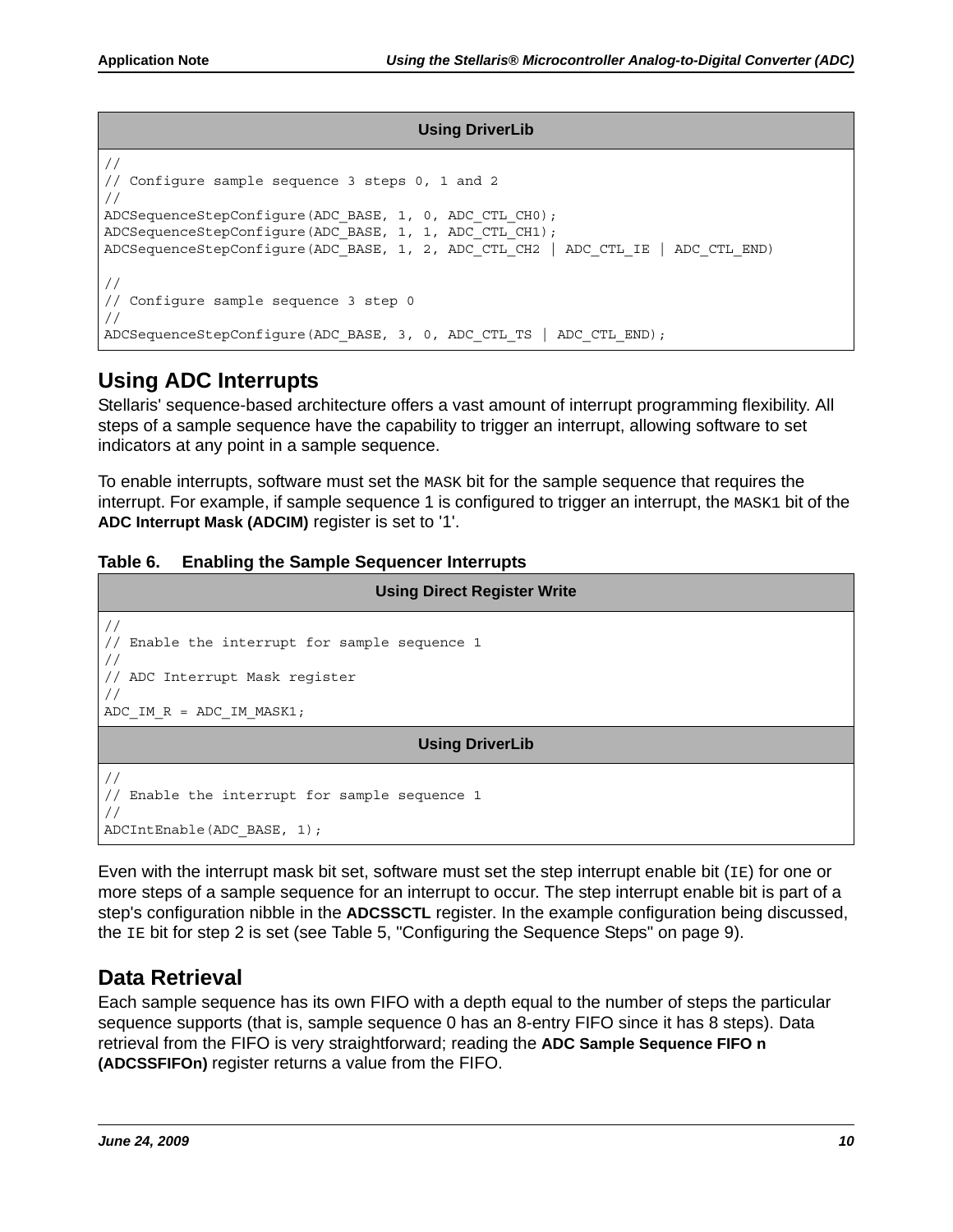The data returned during a FIFO read is a 32-bit value with the conversion result stored in the lower 10 bits. There are FIFO overflow and underflow flags available in the **ADC Overflow Status (ADCOSTAT)** and **ADC Underflow Status (ADCUSTAT)** registers, as well as FIFO empty, full, head, and tail pointer information in the **ADC Sample Sequence FIFO** registers.

| Table 7. | <b>Retrieving Data from the FIFO</b> |  |  |
|----------|--------------------------------------|--|--|

```
Using Direct Register Read
//
// Retrieve data from sample sequence 1 FIFO
//
// ADC Sample Sequence 1 FIFO register
//
ulSensor0Data = ADC_SSFIFO1_R;
ulSensor1Data = ADC SSFIFO1 R;
ulSensor2Data = ADC SSFIFO1 R;
//
// Retrieve data from sample sequence 3 FIFO
//
// ADC Sample Sequence 3 FIFO register
//
ulTempSensorData = ADC_SSFIFO3_R;
                                       Using DriverLib
//
// Retrieve data from sample sequence 1 FIFO
//
ADCSequenceDataGet(ADC_BASE, 1, &ulSeq1DataBuffer);
//
// Retrieve data from sample sequence 3 FIFO
//
ADCSequenceDataGet(ADC_BASE, 3, &ulSeq3DataBuffer);
```
# <span id="page-10-0"></span>**Differential Sampling**

In addition to traditional single-ended sampling, the ADC module supports differential sampling of two analog input channels. To enable differential sampling, software must set the  $\nu$  bit in a step's configuration nibble (see [Figure 3 on page 9\)](#page-8-0).

When a sequence step is configured for differential sampling, its corresponding value in the **ADCSSMUX** register must be set to one of the four differential pairs, numbered 0-3. Differential pair 0 samples analog inputs 0 and 1; differential pair 1 samples analog inputs 2 and 3; and so on (see [Table 8](#page-11-0)). The ADC does not support other differential pairings such as analog input 0 with analog input 3. The number of differential pairs supported is dependent on the number of analog inputs on the particular Stellaris microcontroller device.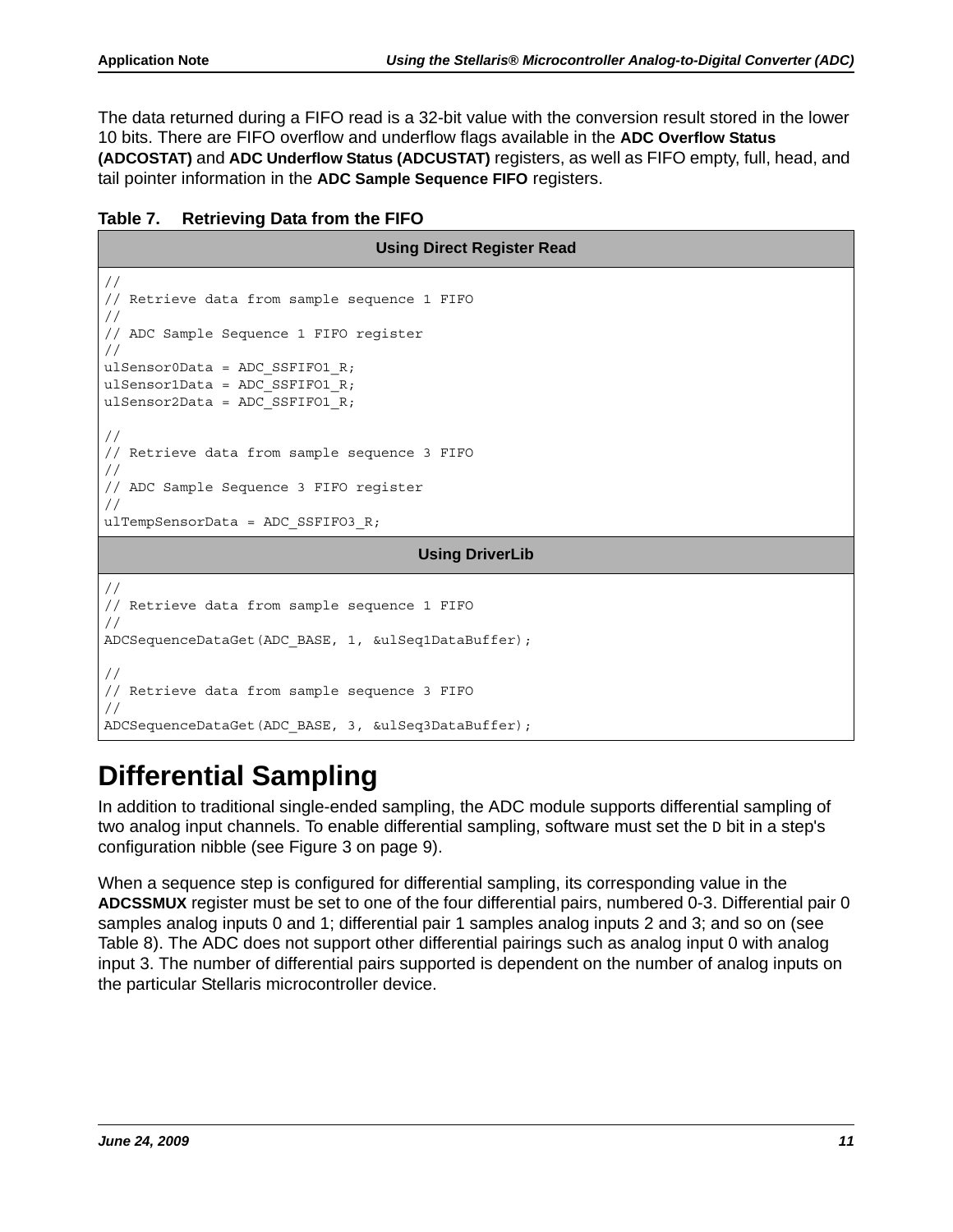#### <span id="page-11-0"></span>**Table 8. Differential Sampling**

| <b>Differential Pair</b> | <b>Analog Inputs</b> |
|--------------------------|----------------------|
|                          | $0$ and 1            |
|                          | $2$ and $3$          |
| 2                        | 4 and 5              |
| З                        | 6 and 7              |

The voltage sampled in differential mode is the difference between the odd and even channels:

 $\Delta V$  (differential voltage) =  $V_0$  (even channels) –  $V_1$  (odd channels), therefore,

If  $\Delta V = 0$ , then the conversion result = 0x1FF

If  $\Delta V > 0$ , then the conversion result  $> 0x1FF$  (range is  $0x1FF-0x3FF$ )

If  $\Delta V$  < 0, then the conversion result < 0x1FF (range is 0–0x1FF)

The differential pairs assign polarities to the analog inputs: the even-numbered input is always positive, and the odd-numbered input is always negative. In order for a valid conversion result to appear, the negative input must be in the range of  $\pm$  1.5 V of the positive input. If an analog input is greater than 3 V or less than 0 V (the valid range for analog inputs), the input voltage is clipped, meaning it appears as either 3 V or 0 V, respectively, to the ADC.

[Figure 4](#page-12-0) shows an example of the negative input centered at 1.5 V. In this configuration, the differential range spans from -1.5 V to 1.5 V. [Figure 5](#page-12-1) shows an example where the negative input is centered at -0.75 V meaning inputs on the positive input saturate past a differential voltage of -0.75 V since the input voltage is less than 0 V. [Figure 6](#page-13-0) shows an example of the negative input centered at 2.25 V, where inputs on the positive channel saturate past a differential voltage of 0.75 V since the input voltage would be greater than 3 V.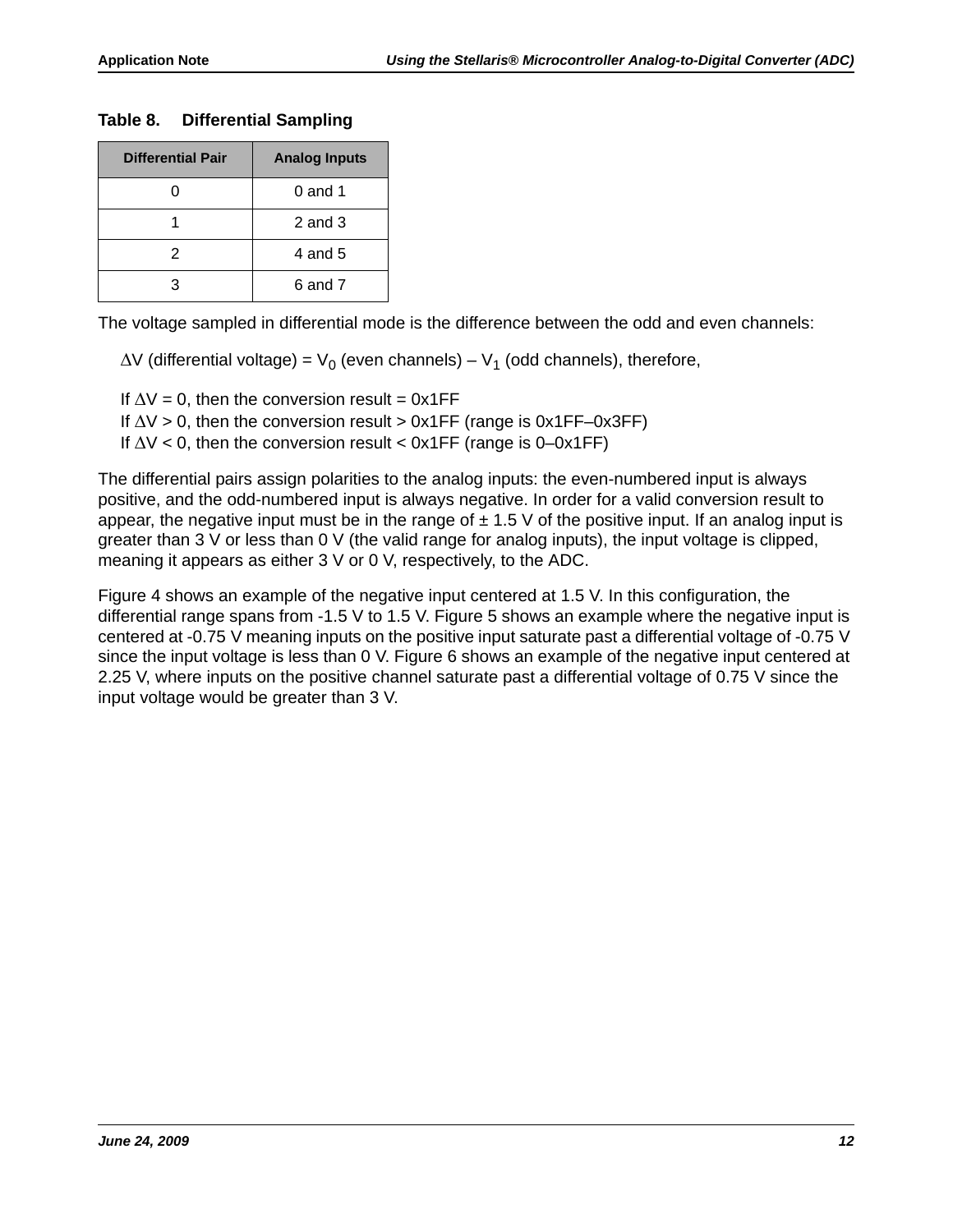## <span id="page-12-0"></span>Figure 4. Differential Sampling Range, V<sub>in</sub>(-) = 1.5 V



<span id="page-12-1"></span>Figure 5. Differential Sampling Range, V<sub>in</sub>(-) = 0.75 V

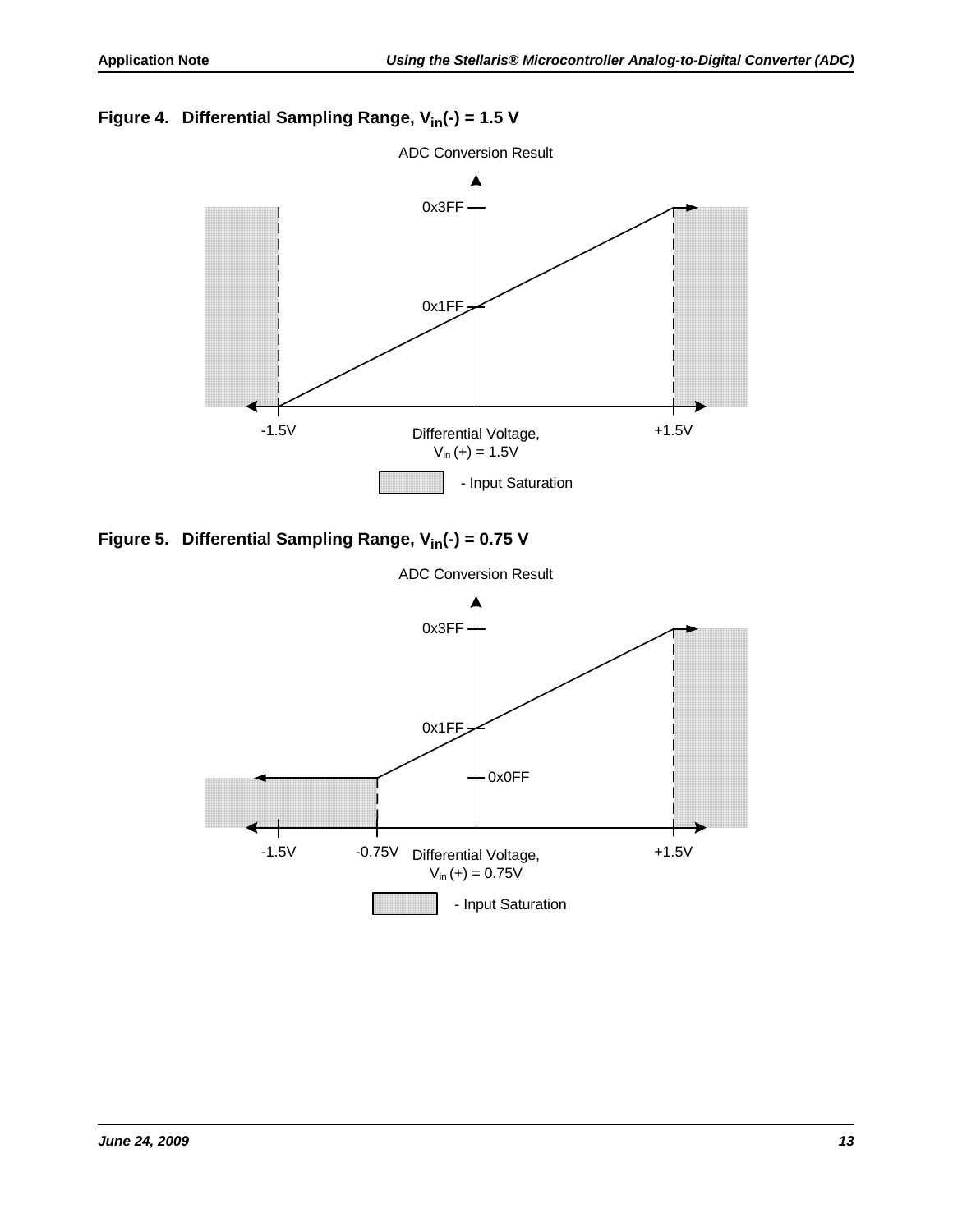#### <span id="page-13-0"></span>Figure 6. Differential Sampling Range, V<sub>in</sub>(-) = 2.25 V



#### **Table 9. Enabling Differential Sampling**

```
Using Direct Register Write
//
// Configure sequence 3, step 0 for differential sampling
//
// ADC Sample Sequence Control 3 register
//
ADC SSCTL3 R = (ADC SSCI13 DO | ADC SSCI13 END0);//
// Configure sample sequencer 3 input multiplexer to sample differential
// pair 1
//
// ADC Sample Sequence Input Multiplexer Select 3 register
//
ADC SSMUX3 R = (1 \ll \text{ADC} SSMUX3 MUX0 S);
                                       Using DriverLib
//
// Configure sequence 3, step 0 to sample differential pair 1
//
ADCSequenceStepConfigure(ADC_BASE, 3, 0, ADC_CTL_CH1 | ADC_CTL_D | ADC_CTL_END);
```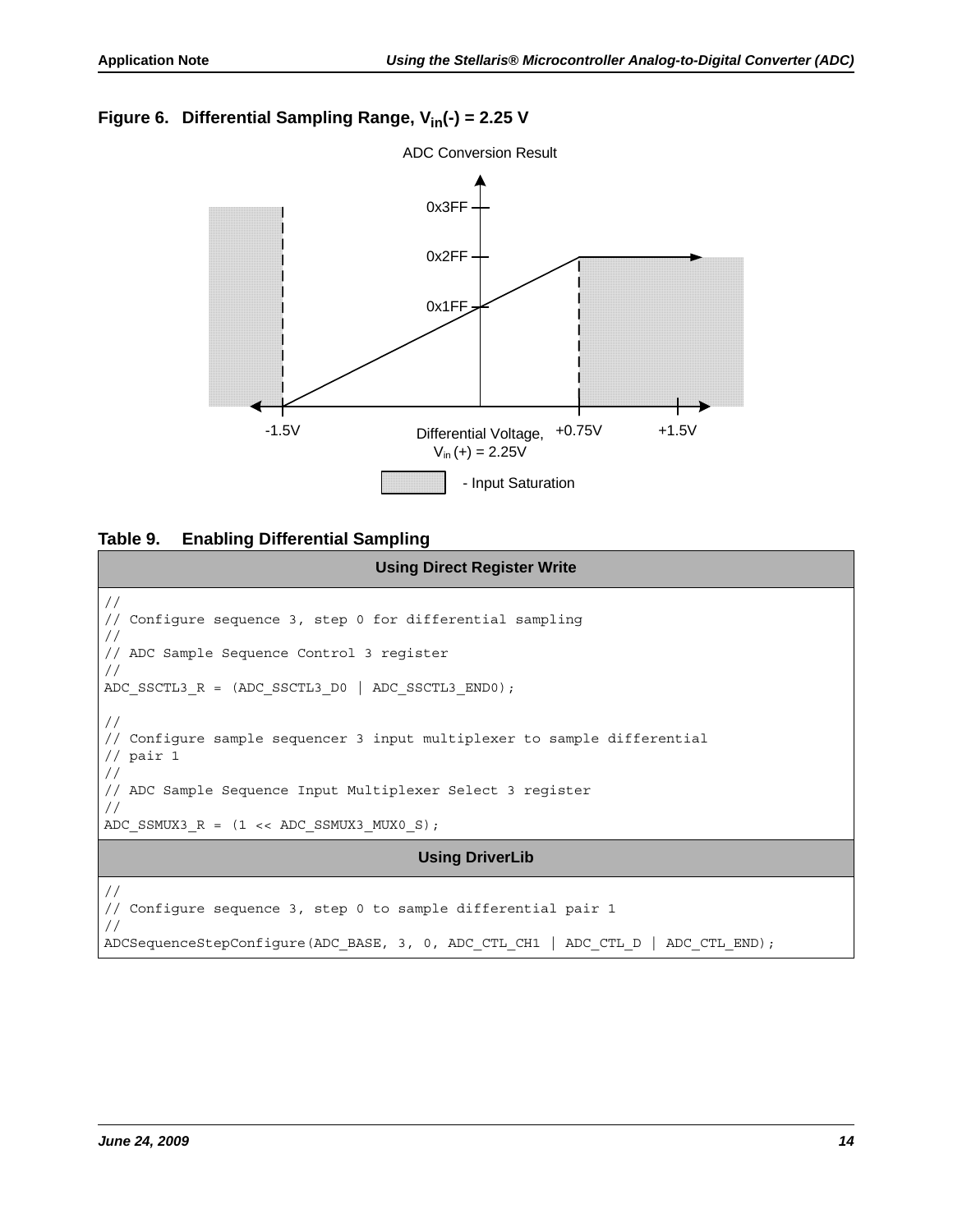## <span id="page-14-0"></span>**Hardware Averaging Circuit**

Some applications require accuracy that exceeds the standard specifications of the ADC. To address this need, the ADC module contains a built-in hardware averaging circuit that can oversample the input source by up to 64 times.

When the hardware averaging circuit is enabled, all raw data collected by the ADC is oversampled by the same amount; the averager cannot be enabled/disabled on a step-by-step basis in a sample sequence. See [Figure 7](#page-14-1) for signal path details.

<span id="page-14-1"></span>**Figure 7. Hardware Averaging Circuit**



There is also a bandwidth impact that must be considered before using the hardware averager. Whatever oversampling factor is selected for the averaging circuit also reduces the overall ADC throughput by the same amount. For example, oversampling by 8 reduces the throughput of a 500K samples/second ADC module to 62.5K sample/second since the ADC collects and averages 8 samples before returning a single conversion result to the FIFO.

To enable the hardware averaging circuit, software writes a value between 1 and 6 to the AVG field of the **ADC Sample Averaging Control (ADCSAC)** register. The amount of oversampling applied to the input is equivalent to  $2^{AVG}$ . When the AVG bit is 0 (the default configuration), no averaging is applied to the input.



| <b>Using Direct Register Write</b>                                                                     |  |  |  |
|--------------------------------------------------------------------------------------------------------|--|--|--|
| Enable 8x hardware averaging<br>ADC Sample Averaging Control register<br>ADC SAC $R = ADC$ SAC AVG 8X; |  |  |  |
| <b>Using DriverLib</b>                                                                                 |  |  |  |
| Enable 8x hardware averaging<br>ADCHardwareOversampleConfigure(ADC_BASE, 8);                           |  |  |  |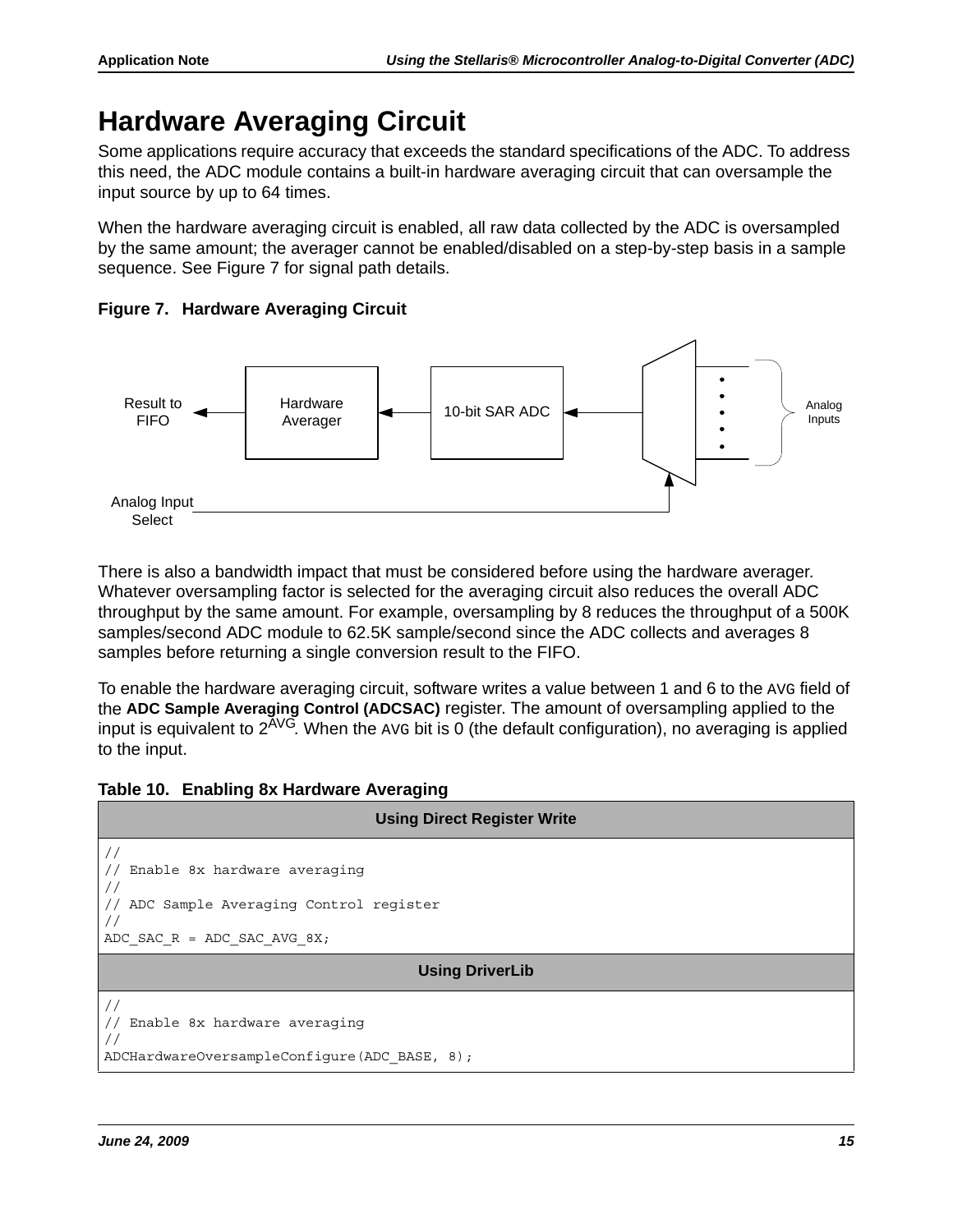# <span id="page-15-0"></span>**Conclusion**

While architecturally different than many competitive ADC modules, the Stellaris ADC offers users more flexibility, control, and features without added processor overhead. Combining a straightforward programming interface and included Driver Library, many users will find the Stellaris ADC easy to integrate into their designs.

# <span id="page-15-1"></span>**References**

The following are available for download at www.luminarymicro.com:

- Stellaris<sup>®</sup> microcontroller data sheet, Publication Number DS-LM3S*nnn* (where *nnn* is the part number for that specific Stellaris family device)
- StellarisWare<sup>®</sup> Driver Library
- *StellarisWare® Driver Library User's Manual*, publication number SW-DRL-UG